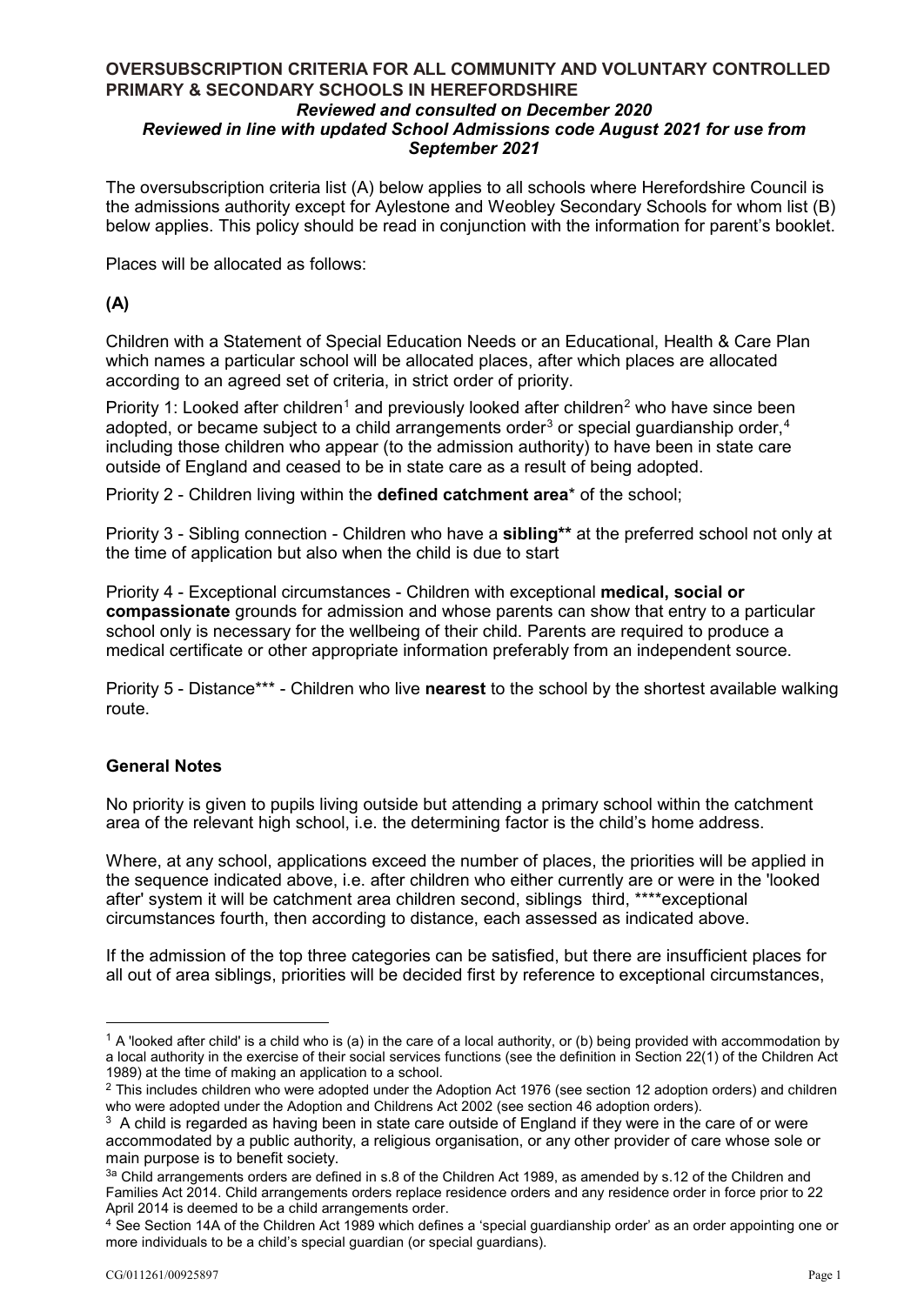outlined below \*\*\* taking priority then according to distance, with those living nearest to the school using the distance calculations

Following the allocation of the top two categories there may be an occasion when it is not possible to offer places for all children living in the catchment area. In this situation the places will be allocated in the sequence of the criteria listed above, i.e. first to children with siblings who would still be at the school in September 2022, next to pupils with exceptional circumstances, and finally according to distance from the school.

In case where distance is not the final deciding factor i.e. two applications are at exactly the same distance then the final tie breaker will be a lottery undertaken by an individual independent of the Children and Families directorate.

\* In order to determine the relevant catchment area, the home address of a child is defined as the only or main permanent residential address, at the closing date for applications, where the child usually resides and which is the usual address of the parent/carer with main responsibility for the child. If arrangements are such that a child resides at two addresses for equal amounts of time, then parents must decide which address to use for admissions purposes. Where more than one parent submits an application for a child, or where there is a parent not in agreement with the preferences, the Local Authority may not be able to process any application until agreement over the preferences is reached. Failure to ensure agreement prior to submission, may result in a delay in any application being processed and in some instances, where agreement cannot be reached we may not be able to proceed until a legal resolution has been sought and the courts determine which parent can make the final decision on schooling

Copies of catchment area maps, if required are available from the LA, or can be viewed in schools. To find the catchment school for a postcode please visit <https://www.herefordshire.gov.uk/schools-education/find-school>

\*\* A sibling connection refers to a brother or sister, half brother or sister, adopted brother or sister, step brother or sister, or a child of the parents/carer's partner, and in every case the child must be living in the same family unit at the same address.

 is to take you to the front door and not take into consideration other entrances (such as rear \*\*\*Distance is measured by the shortest available walking route using a road and/or made up footpath using the nearest node on the transport network to the property point. The effect of this garden gates/ short cuts). This is particularly pertinent in a rural area like Herefordshire where rural properties can have multiple access points.

# **Please see Information for parents' booklet for the relevant age group for details of requesting admission out of the normal age group and for information on waiting lists**

## **(B) Applies to Aylestone and Weobley Secondary Schools only**

Children with a Statement of Special Education Needs or an Educational, Health & Care Plan which names a particular school will be allocated places, after which places are allocated according to an agreed set of criteria, in strict order of priority.

Priority 1: Looked after children<sup>5</sup> and previously looked after children<sup>6</sup> who have since been adopted, or became subject to a child arrangements order<sup>7</sup> or special guardianship order, $8$ 

<u>.</u>

<span id="page-1-0"></span><sup>1989)</sup> at the time of making an application to a school.  $5$  A 'looked after child' is a child who is (a) in the care of a local authority, or (b) being provided with accommodation by a local authority in the exercise of their social services functions (see the definition in Section 22(1) of the Children Act

<span id="page-1-2"></span><span id="page-1-1"></span> $6$  This includes children who were adopted under the Adoption Act 1976 (see section 12 adoption orders) and children who were adopted under the Adoption and Childrens Act 2002 (see section 46 adoption orders).

<span id="page-1-3"></span> $^{7\text{a}}$  A child is regarded as having been in state care outside of England if they were in the care of or were accommodated by a public authority, a religious organisation, or any other provider of care whose sole or main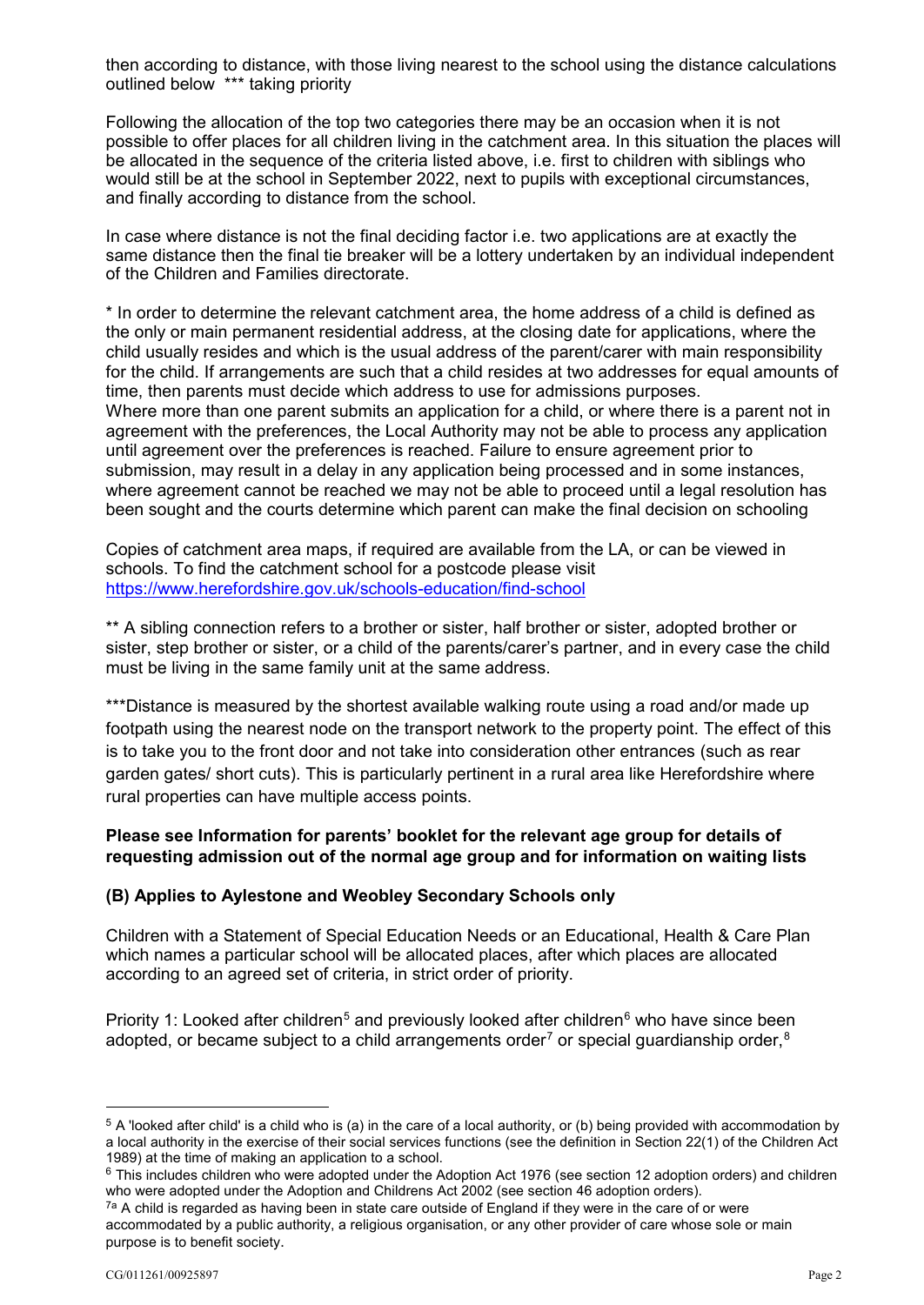including those children who appear (to the admission authority) to have been in state care outside of England and ceased to be in state care as a result of being adopted.

Priority 2 – Children who are on roll at a primary school that is **hard federated** (has a single governing body) **with the preferred secondary school**.

Priority 3 - Children living within the **defined catchment area**\* of the school;

 Priority 4 - Sibling connection - Children who have a **sibling\*\*** at the preferred school not only at the time of application but also when the child is due to start;

 Priority 5 - Exceptional circumstances - Children with exceptional **medical, social or**  medical certificate or other appropriate information preferably from an independent source. **compassionate** grounds for admission and whose parents can show that entry to a particular school only is necessary for the wellbeing of their child. Parents are required to produce a

Priority 6 - Distance\*\*\* - Children who live **nearest** to the school by the shortest available walking route.

#### **General Notes for Aylestone and Weobley Secondary Schools Only**

indicated above. Where, at any school, applications exceed the number of places, the priorities will be applied in the sequence indicated above, i.e. after children who either currently are or were in the 'looked after' system it will be children attending a hard federated primary school, then catchment area children, siblings, exceptional circumstances, then according to distance, each assessed as

 out of area siblings, priorities will be decided first by reference to exceptional circumstances, then If the admission of the top four categories can be satisfied, but there are insufficient places for all according to distance, with those living nearest to the school using the distance calculations outlined below \*\*\* taking priority

In case where distance is not the final deciding factor i.e. two applications are at exactly the same distance then the final tie breaker will be a lottery undertaken by an individual independent of the Children and Families directorate.

\* In order to determine the relevant catchment area, the home address of a child is defined as the only or main permanent residential address, at the closing date for applications, where the child usually resides and which is the usual address of the parent/carer with main responsibility for the child. If arrangements are such that a child resides at two addresses for equal amounts of time, then parents must decide which address to use for admissions purposes. Where more than one parent submits an application for a child, or where there is a parent not in agreement with the preferences, the Local Authority may not be able to process any application until agreement over the preferences is reached. Failure to ensure agreement prior to submission, may result in a delay in any application being processed and in some instances, where agreement cannot be reached we may not be able to proceed until a legal resolution has been sought and the courts determine which parent can make the final decision on schooling

Copies of catchment area maps, if required are available from the LA, or can be viewed in schools. To find the catchment school for a postcode please visit <https://www.herefordshire.gov.uk/schools-education/find-school>

\*\* A sibling connection refers to a brother or sister, half brother or sister, adopted brother or sister, step brother or sister, or a child of the parents/carer's partner, and in every case the child should be living in the same family unit at the same address.

<u>.</u>

April 2014 is deemed to be a child arrangements order.  $7$  Child arrangements orders are defined in s.8 of the Children Act 1989, as amended by s.12 of the Children and Families Act 2014. Child arrangements orders replace residence orders and any residence order in force prior to 22

 more individuals to be a child's special guardian (or special guardians). <sup>8</sup> See Section 14A of the Children Act 1989 which defines a 'special guardianship order' as an order appointing one or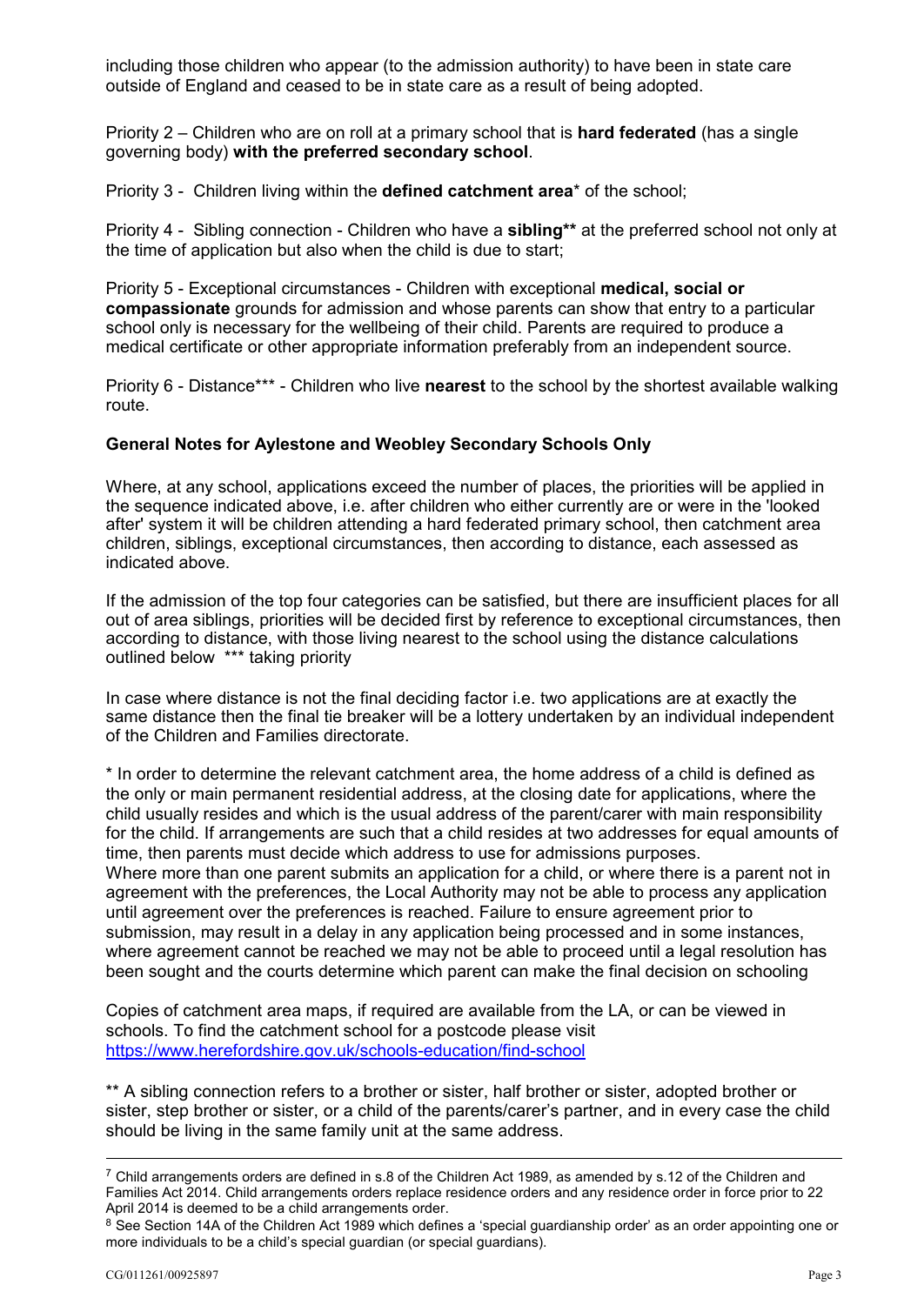is to take you to the front door and not take into consideration other entrances (such as rear \*\*\*Distance is measured by the shortest available walking route using a road and/or made up footpath using the nearest node on the transport network to the property point. The effect of this garden gates/ short cuts). This is particularly pertinent in a rural area like Herefordshire where rural properties can have multiple access points.

 **requesting admission out of the normal age group and for information on waiting lists Please see Information for parents' booklet for the relevant age group for details of**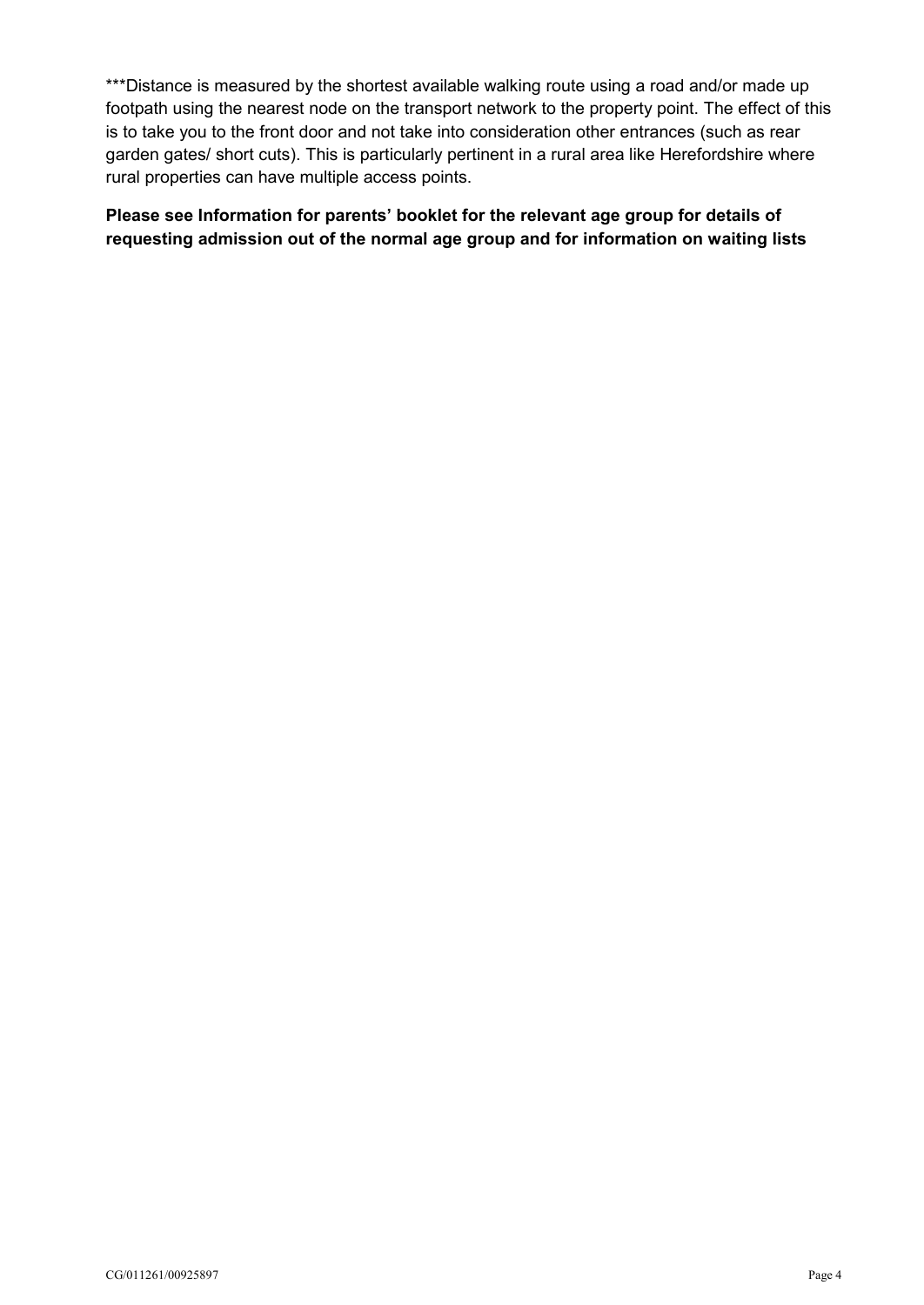#### **Local authority Nursery Class Admissions**

 The council maintains nursery classes for pupils aged 3 or 4 years in the following 13 primary schools-

*Schools with nursery classes:* 

| Bromyard, St. Peter's Primary School      | 01885 483237 |
|-------------------------------------------|--------------|
| Hereford, Broadlands Primary School       | 01432 266772 |
| Hereford, Riverside Primary School        | 01432 274653 |
| Hereford, Lord Scudamore Primary School   | 01432 273951 |
| Hereford, Marlbrook Primary School        | 01432 266643 |
| Hereford, St. Martin's Primary School     | 01432 273633 |
| Kingstone and Thruxton Primary School     | 01981 250338 |
| <b>Kington Primary School</b>             | 01544 230363 |
| <b>Ledbury Primary School</b>             | 01531 632940 |
| Leominster Primary School,                | 01568 616919 |
| Ross-on-Wye, Ashfield Park Primary School | 01989 562738 |
| <b>Weobley Primary School</b>             | 01544 318273 |
| <b>Withington Primary School</b>          | 01432 850289 |
|                                           |              |

All schools can administer their own nursery admissions, all provisions should make it clear to parents that a place in their nursery does not guarantee a place in the main school. Schools can have their own delivery model of early education, for both twos and three-four year olds, including universal and extended entitlements. The following applies:

- No session to be longer than 10 hours
- No minimum session length
- Not before 6.00am or after 8.00pm
- A maximum of two sites in a single day
- Meet the quality requirements as set out in regulations and in the statutory guidance
- No artificial breaks

 You can apply for a place in a nursery class by contacting the headteacher of the school in which it is based. It is advisable to apply as soon as possible **after** your child's 2nd birthday. Some priority is given to children with special needs or according to family circumstances.

## **It should be noted that admission to a nursery class is quite separate from admission to the main school. Consequently:**

- class of the same school, especially since nursery classes serve an area that extends i) there is no guarantee that a child in a nursery class will have a place in the reception beyond the catchment area of the school. This applies even if the school purports to give such a guarantee.
- ii) the school cannot insist that nursery children remain at the school beyond the age of five.
- iii) parents must make a separate application to transfer from nursery to primary school.

## **Multiple Birth policy**

If when places are offered under the Co-ordinated Schemes only one child from a multiple birth family can be admitted (one of a twin or triplet for instance) then subject to clause 2.15 of the School Admission Appeals Code places will be offered at the same school to the other children from the same multiple birth.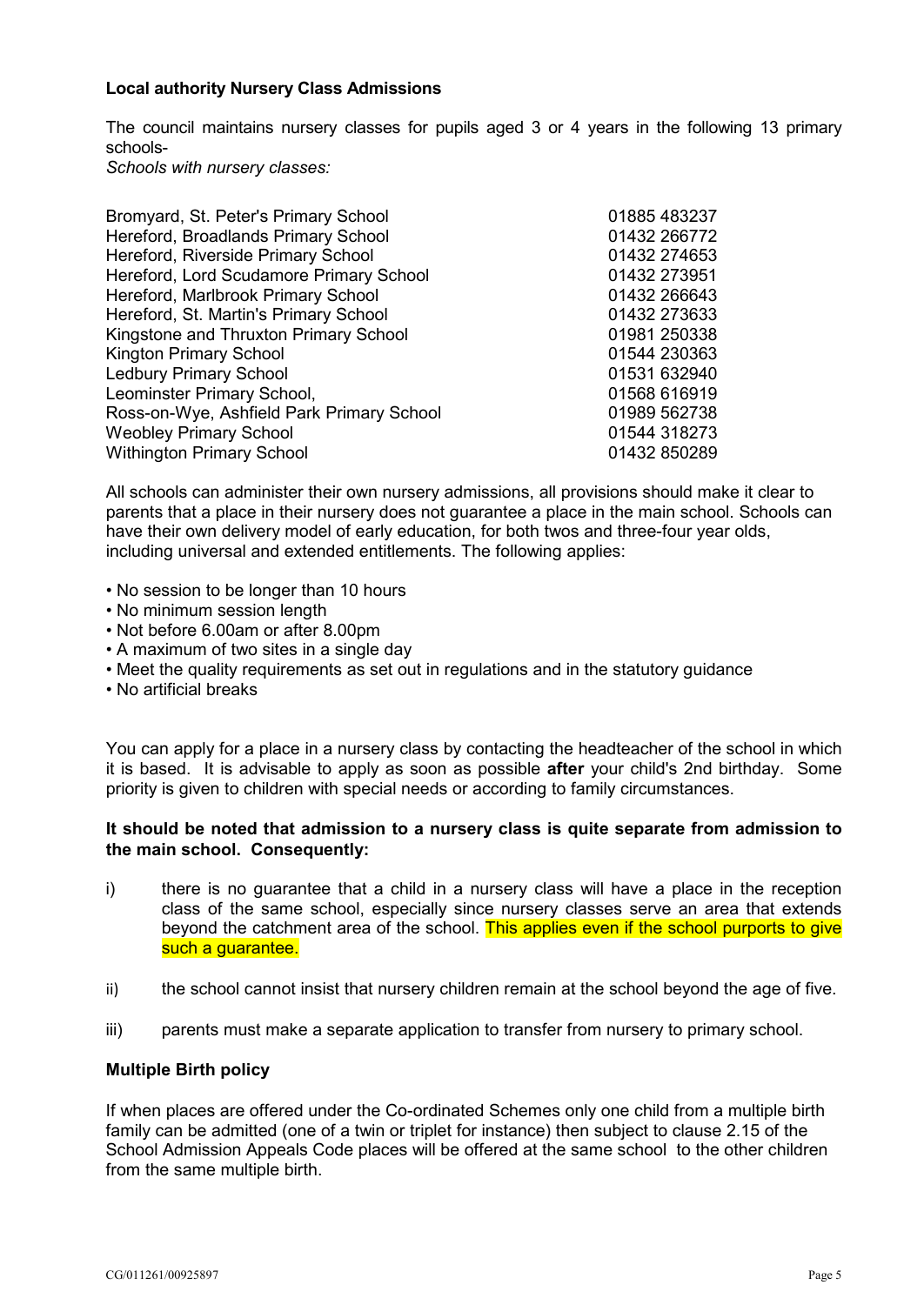## **Implementation of Scheme**

 This scheme will apply to all parents/guardians wishing for their children to be admitted to any maintained primary school within Herefordshire during the academic year 2022/2023

### **Number of Preferences and Closing Date**

application, which will also apply to all voluntary aided and foundation schools and Academies. All parents will be invited to state three first preferences, in ranked order, on an online The National Closing date for primary school applications will be the 15 January 2022

#### **Voluntary Aided Schools – Additional Information**

To enable individual admission authorities to determine their allocation of places supplementary information may be required. Details of the information that is required is stated in the school prospectus of the school concerned.

However, all parents <mark>must</mark> complete the on line common application by 15 January 2022

#### **Date of Admission**

 Children reach compulsory school age at the beginning of the term **following their 5th birthday.**  In Herefordshire, however, most children start school at least a term earlier than the law requires. The council's **standard admissions policy** entitles parents to places for their children, in one of the council's maintained schools, according to the date of their child's  $5<sup>th</sup>$  birthday, as follows:

In the Autumn term if 5 between 1 September and 31 December inclusive

- In the Spring term if 5 between 1 January and 30 April inclusive
- In the Summer term if 5 between 1 May and 31 August inclusive

The autumn term begins after the summer holidays, the spring term after the Christmas and New Year holidays, and the summer term after the Easter holidays.

#### **Option for Delayed Entry**

Parents/carers may seek a place for their child outside of their normal age group, for example, if the child is gifted and talented, the parents/carers may seek early entry.

 Children born in the summer term (i.e. 1 April – 31 August) are not required to start school until a full year after the point at which they could first have been admitted into a reception class (the point at which other children in their age range are beginning year 1). Parents/carers have the option of requesting delayed entry where they hold back their child from joining the correct year group for their age so that they start school a year later than they are due to.

 Paragraph 2.17A of the Admissions Code requires that, in any circumstance where a parents/carers requests their child is admitted out of their normal age group, the admission authority must make a decision based on the circumstances of the case and in the best interests of the child concerned.

 In the case of a Community or Voluntary Controlled School, the Local Authority must make the concerned. In the case of a Community or Voluntary Controlled School the Local Authority will request the head teacher of the school to take account of the parents/carers views; information about the child's academic, social and emotional development; where relevant, their medical decision based on the circumstances of each case and in the best interests of the child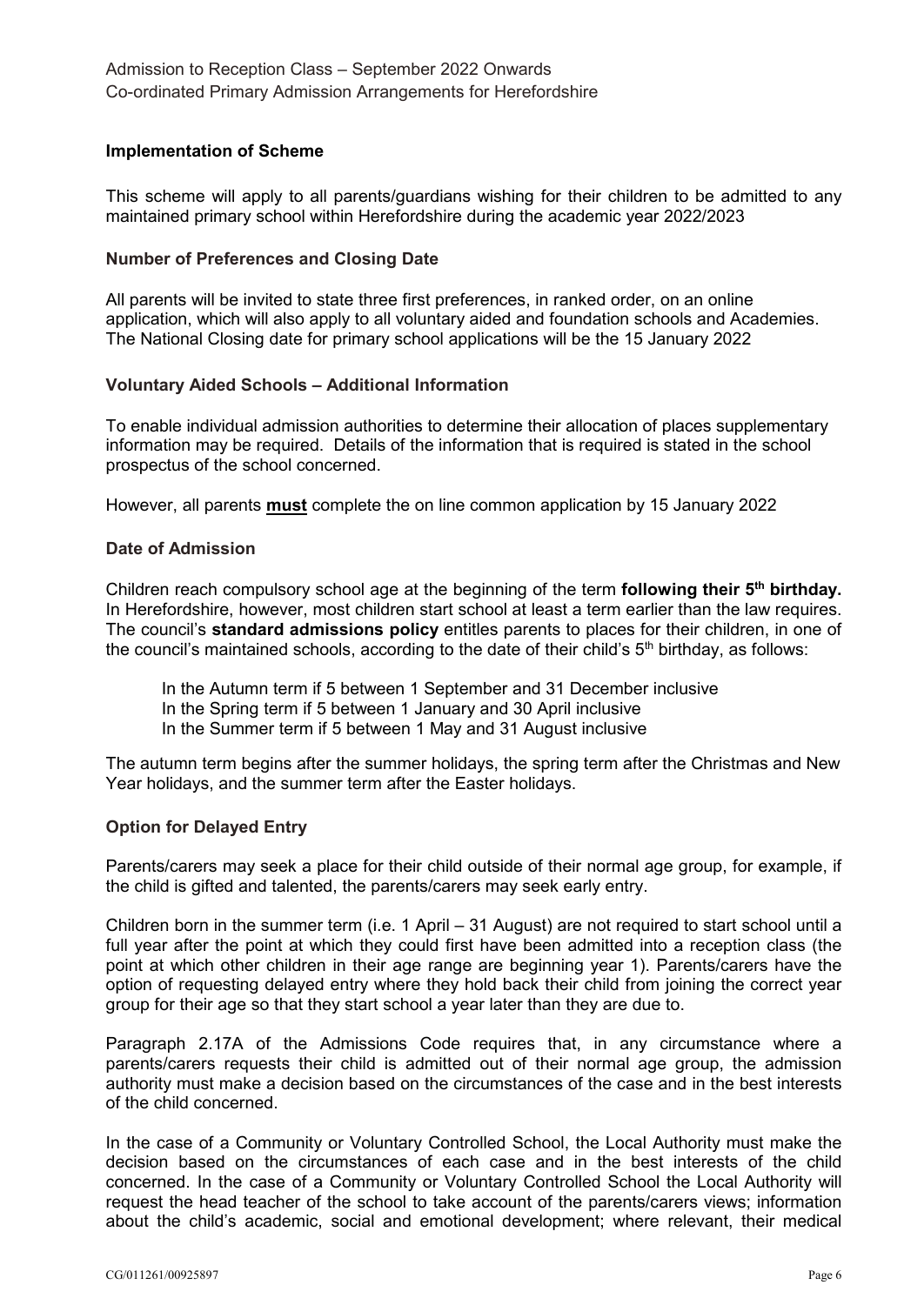history and the views of a medical professional; and whether they may naturally have fallen into a lower age group if it were not for being born prematurely in order to reach a decision as to whether or not it is appropriate for the individual child to delay or accelerate their entry into school and be taught permanently behind or ahead of their chronological age group. The reasons for the decision must be clearly set out. This process must be completed in advance of the closing date. In the event that the delayed entry is not approved, parents will need to make an application in time for the 2022 intake (by the 15 January 2022). If delayed entry is approved you will receive details of how to proceed with an application.

 Please be aware that even if delayed or early entry is agreed, the normal admission arrangements apply and there is no guarantee of a place. You should therefore give careful consideration to requesting delayed or early entry.

### **Deferred Entry – for Summer Born Children**

A child is not required to start school until they have reached compulsory school age which is the term following their 5th birthday. Parents/carers are not obliged to take up places for their children any earlier than the law requires. Schools cannot require children to start sooner than parents/carers wish.

Parents/carers therefore have the option of deferring their child's entry until later in the same academic school year.

Deferred entry to a school is where a parent decides to request that their child starts school later in the school year that follows their 4th birthday or when the child reaches compulsory school age (the term after the child's 5th birthday).

The effect is that the place is held for that child and is not available to be offered to another child.

Parents/carers would not however be able to defer entry beyond the beginning of the term after the child's fifth birthday.

 matter first with the school or with the Pupil Admissions Office, and you must apply by the closing If you wish to defer taking up a place for your child, you are strongly advised to discuss the date for applications (15 January 2022).

## **Allocation of Places**

 Office. The date of 15January 2022 applies for all admissions during the school year, including Places in reception classes for all maintained schools are allocated on the basis of applications received on or before 15 January 2022. Applications should be submitted to the Pupil Admissions children who might be entitled to start school in January 2023 or April 2023.

The Primary National Offer Day for the 2020/2021 admission year will be: **Monday 18 April 2022** 

## **Late Applications**

 understanding that admissions do not exceed the published admission number or conflict with application the council or the relevant Voluntary Aided, Foundation School or Academy will have regard to the reason for the delay in applying together with the distance to the nearest alternative Applications received after 15 January 2022 will be allocated to the preferred school on the the requirement not to exceed 30 pupils in a key stage one class. When considering the late school.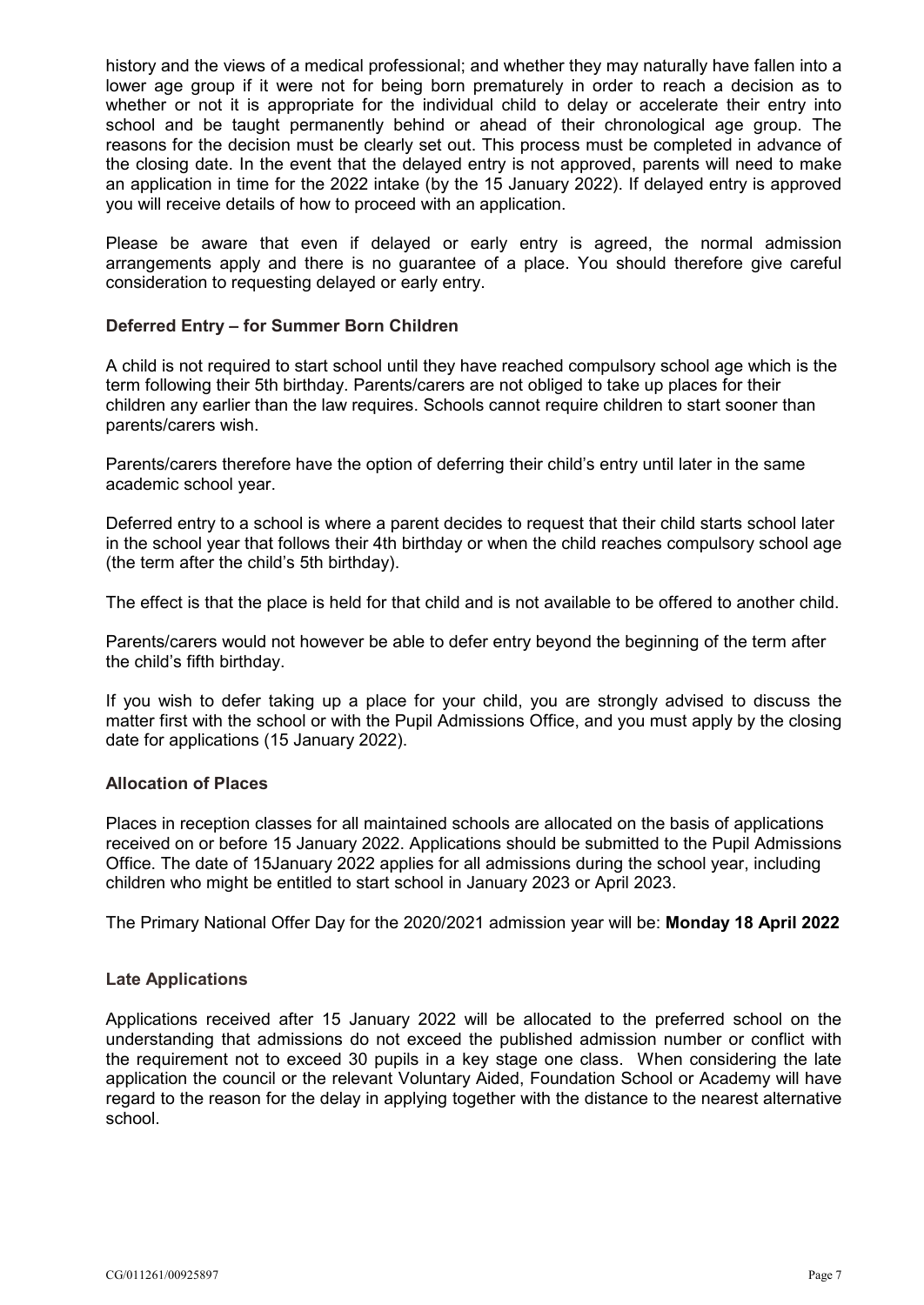## **Secondary Transfer – September 2022**

Co-ordinated admission arrangements for Herefordshire

## **Introduction**

Herefordshire will operate an inter-Local authority scheme for September 2022 with Gloucestershire, Worcestershire and Shropshire. However, in respect of Monmouthshire and Powys the council will continue to exchange preference information with the allocation being determined by the school's home authority.

The following sections describe the proposed co-ordinated scheme for Herefordshire.

# **Application Form and Closing Date**

Parents are invited to indicate 3 preferences on a common application form, which will also enable parents to give reasons for their preference. All preferences are treated as equal initially, and sent out as equal to other admission authorities. However, if more than one school place can potentially be offered to an individual applicant, the single offer is for the school the parent ranked highest.

The Herefordshire application form invites all parents resident in the County to name 3 preferred schools, in order of preference, by 31 October 2021 the National Closing date for secondary school applications. It is made clear that parents should name all schools for which they wish their child to be considered for a place, including any voluntary aided and foundation schools and Academies and/or any maintained schools outside the County. There is agreement with Powys and Monmouthshire that the closing date of 31 October 2021 will be respected even if this date is different to their closing date. This will be important if a parent expresses a preference for a school outside Herefordshire.

## **Initial Allocation Process**

By w/c 13 November 2021, the Admission Office sends other admission authorities/Local Authorities details of applicants for their schools.

Admission authorities then apply their admission criteria, including any selection tests, and will send the Herefordshire Admission Office by 6 January 2022 a list indicating the order in which all children for whom applications to the school have been made have priority by reference to the over-subscription criteria.

Although all applications need to be assessed and grouped against the criteria, admission authorities of significantly oversubscribed schools need not give individual rankings to applicants in the lowest priority groups for admission, if there is no likelihood of being able to offer them a place after elimination of multiple offers. The Herefordshire Admission Office will draw up a similar list for any school for which it is the admission authority. After other admission authorities have sent their ranked lists to the Local authority in whose area they are located, each local authority should have a list for each of its maintained schools.

## **Finalising the Allocation Arrangements**

Herefordshire will then compare the lists for all schools in its area. When a child qualifies for one of the available number of places at more than one school, the Herefordshire Admission Office provisionally allocates a place at the school indicated by the terms of its co-ordinated scheme. It also adjusts the list for any other school for which a preference was expressed by that parent, moving another child who was previously not allocated a potential place up the list to the provisional place, which has been vacated.

By 13 January 2022, the Herefordshire Admission Office (whose own decisions on which school to offer, in the event of multiple potential offers, will have been made in accordance with its model scheme, i.e. the school ranked highest by the parent) will also have received similar notifications from other local authorities of any places which those local authorities or schools in their areas can offer in response to any preference expressed by one of their residents. Monmouthshire and Powys will not have a co-ordinated scheme in place by September 2021. But they will supply information to Herefordshire on applicants applying for schools in the county.